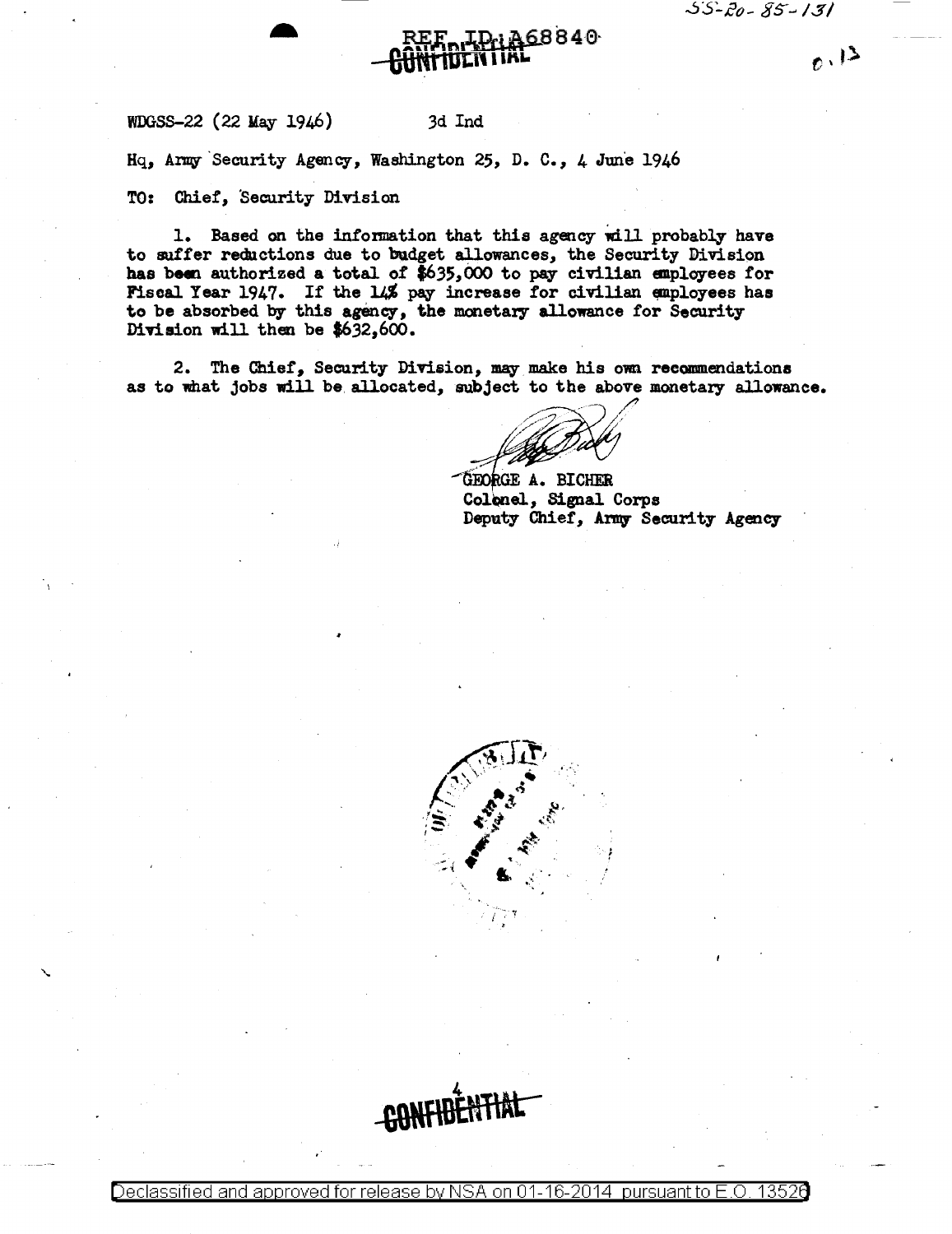## COMPIDENTME 840

WDGSS-80 {22 May 1946) 2d Ind

Hq. Army Security Agency. Washington 25, D. C., 29 May 1946

TO: Deputy Chief, Army Security Agency

..

l. The presentation in the basic communication or the special work load in the Maintenance Branch of the Security Division was made a special item of discussion because of its much greater urgency than that of other personnel problems in the Security Division. There are, however, numerous other shortages of personnel affecting our program which now become much more significant in view of the reduction in staff being imposed on the Agency by budget considerations.

2. It is requested therefore that the special increase of fifty personnel granted in the 1st Indorsement be spread over various functions in the Security Division in accordance with their priorities, rather than assign the entire increase to the Maintenance Branch. This will oontirm. the corresponding approval already granted verbally by the Deputy Chief.

 $a.$  Sinkov

1 Incl n/c

A. SINKOV Colonel, Signal Corps Chie£,·Security Division

## **-CBNFIBENTIAt**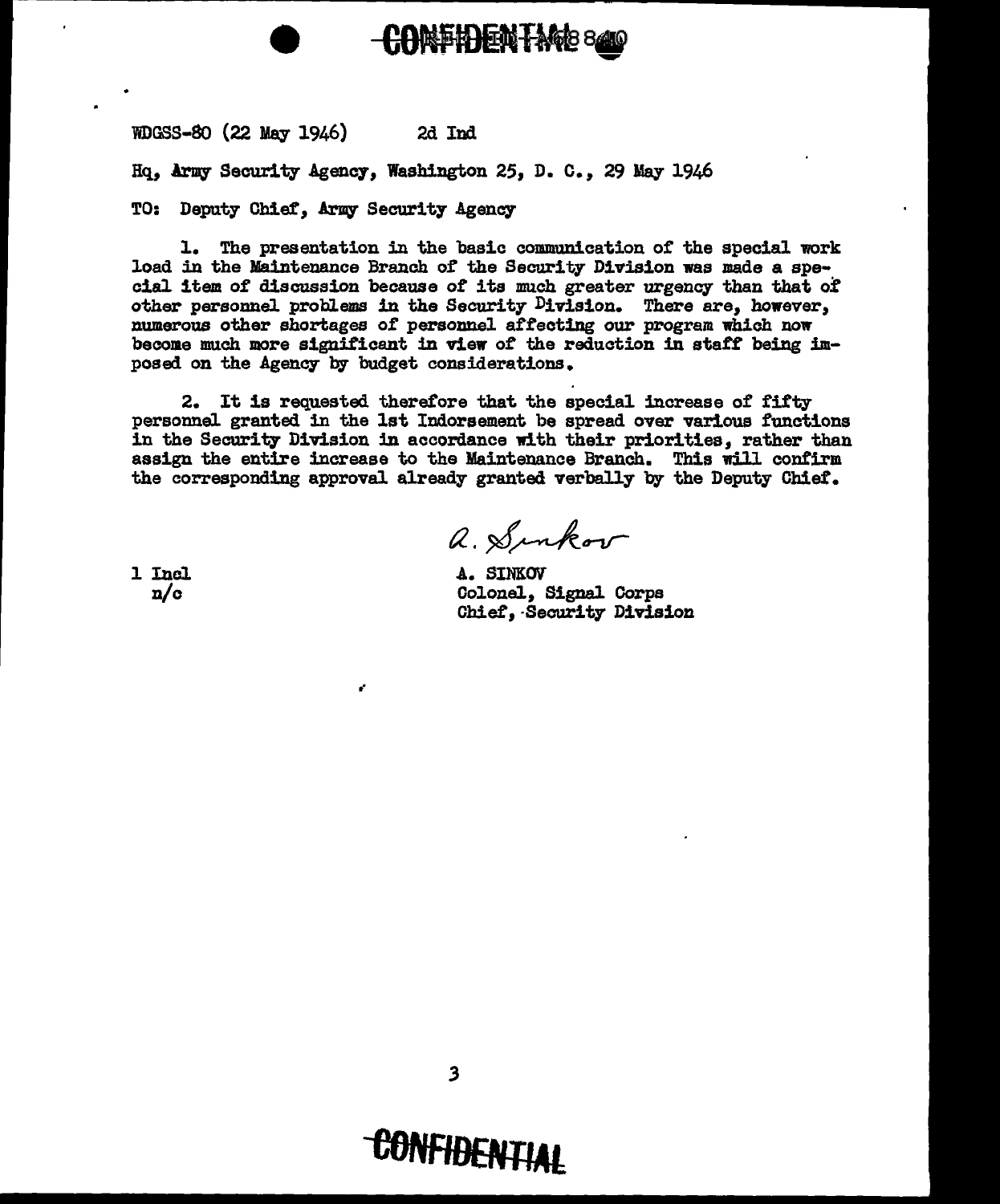$SS R0-85-13/$ 

WDGSS-22 {22 May 1946) lst Ind.

Hq, Army Security Agency, Washington 25, D. C., 24 May 1946 THEU: Personnel and Training Branch

TO: Chief, Security Division

l. The SOP for preparation of cipher machines for extended storage is approved.

REF ID:A68840

**-BONFIBENTIAL 9** 

2. Tentatively, the *A:rmy* Security Agency is to be authorized a total *ot* 2259 civilians without the *u.%* pay increase, or 1900 civilians if the 14% pay increase is approved. The Security Division was to be allocated 248 and 191 respectively. Fifty additional civilian vacancies are .authorized as repairmen which revises the above figures to 296 and 241 respectively. This confirms previous information given a representative of your Division by Lt. Colonel Walker.

3. To augment this civilian increase, on or about l September 1946 the course for cryptographic repairmen at Vint Hill will be revised to include four weeks of on-the-job training in the Maintenance Branch. This will serve not only to give the men valuable training but help reduce the work load in the Maintenance Branch.

GEORGE A **BICHER** Colonel, Signal Corps Deputy Chief, Army Security Agency

1 Incl n/c

2

~---------

**60NFIDENTIAL**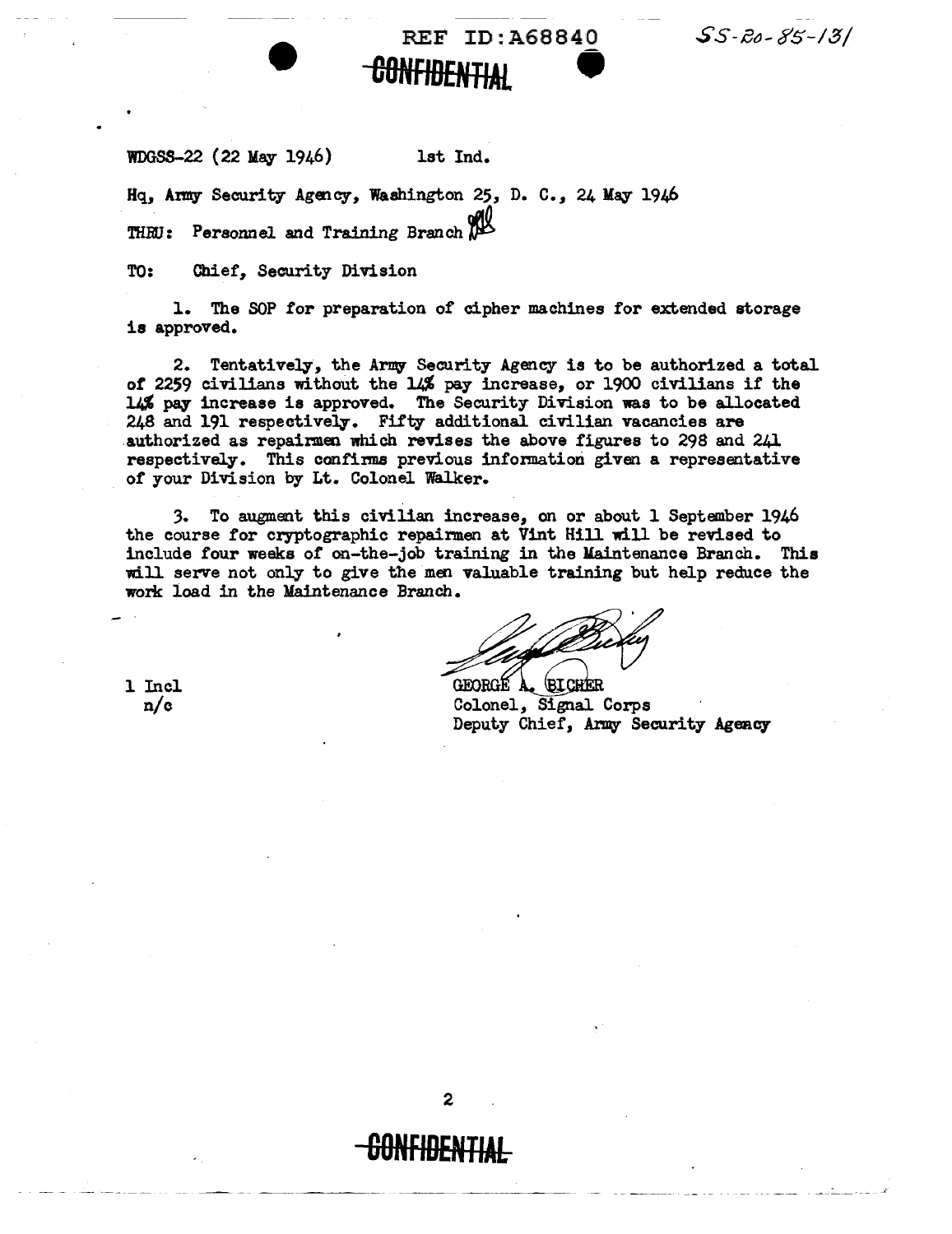ುವುದು

REF-ID:A68840

a de la Carte

**NDOS8-85** 

4 December 1945

SUBJECT: Preparation of Cipher Machines for Extended Storage

TO<sub>1</sub> Chief, Seeurity Division

1. In order to preserve sipher machines while in extended storage, it is recommended that the following method be used:

a. Gover all unplated metal parts with a light coat of rust preventive.

b. Insert within each machine a sufficient amount of Silica Gel to absorb any moisture that might be prevelent during the storage peried.

c. Seal each machine within a Mater Vapor Barrier envelope te exclude moisture, dust, or vapor from the outside.

d. After completion of the steps outlined in subperagraphs a, b, and a above, plase each piece of equipment, except SIGNIN, in its original packing ease and strap with metal bands. It will be necessary to place SIGNIN in a wooden packing case after preparation to protect the envelope.

2. It has been determined that this method would be the most economical and simplest to accomplish. It was not possible at this time to arrive at any definite or guaranteed method of certain preservation. Research along this line indicated that the proposed method of packing was developed during the war years. Equipment packed in this manner has not been stored for a period leng enough to state definitely whether or not the method is entirely matisfactory over an extended period of time.

3. In arriving at this proposed method, diseussions were held with the Quartermaster Cerps, the Signal Corps, the Ordnance Department, and the Mavy Department. The suggestions of the Quartermester Corps, the Signal Corps, and the Ordnance Department were all noted and discussed with representatives of the Havy Department. The Quartermaster suggestions were not applicable; the Ordnames apecifications for packing called for heavy smearing of metal parts with rust preventive a compound. This

wish

CONFIDENTIAL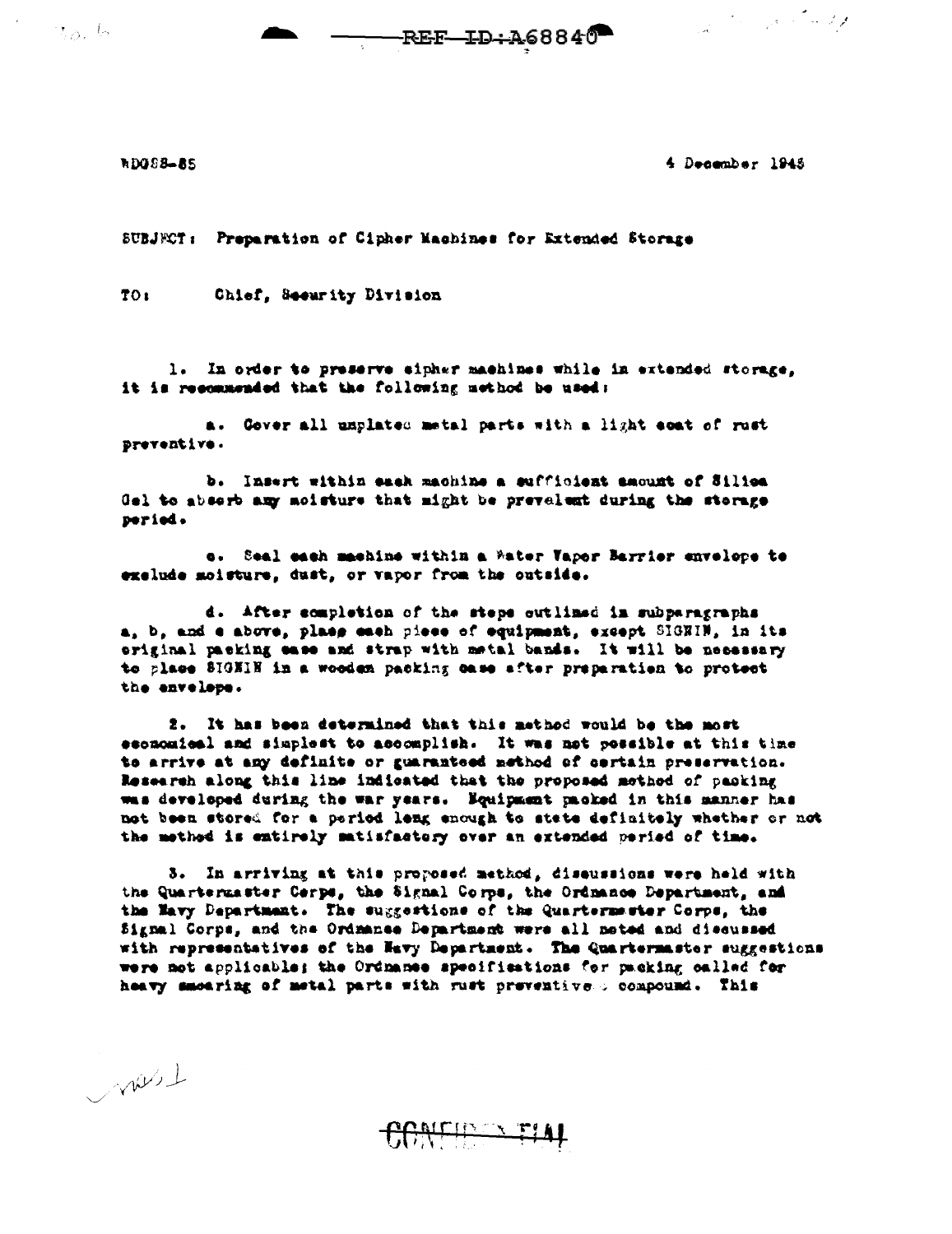

RDG85-85 (4 December 1945)

method was discarded owing to the necessity for complete disassembly and eleaning of the equipment whenever it would be taken out of storage and placed in operation again. The Signal Corps suggestions were similar to the method outlined in paragraph 1 with the additional operation of placing the prepared equipment in a metal container and scaling it. The sealed motal container proved highly successful in preserving equipment which was shipped throughout the word during the war; however, the use of a sealed metal container was not considered essential. It would be an expensive precedure beth from the standpoint of material required and man hours needswary to accomplish the packing and scaling in such a sentainer. In addition, the space contemplated for extended storage use is dry and temperature controlled; thus, the necessity for a sealed metal container to keep out external meisture is eliminated. It was therefore decided that the method outlined in paragraph 1 is the mest feasible to be adopted by the Army and the Mavy.

4. It is proposed to prepare SIGABA, SIGCUM, SIGHIN, SIGFOY, SIGIVI, and associated equipment such as rotors and spare parts kits in this manner. For the most part, the only expenditure of funds required will be for the Water Vapor Barrier envelopes and Meopreme Gaskets for packing. It is proposed to use petrelatum as a rust preventive, and it is estimated that a sufficient quantity is now on hand to complete this peeking project. Silica Gel and metal strapping are available in sufficient quantities at Signal Corps Depots and can be delivered immediately upen requisition. The messenry equipment for air exhaustion and sealing of the Water Veper Barrier cuvelopes is presently available in Maintenance Branch.

5. Listed below are the quoted prices of Water Vaper Barrier envelopes for each items

| <b>SIGNIN</b> | \$1.80 (additional cest of \$2.00 estimated for this<br>item for wooden ease) |  |
|---------------|-------------------------------------------------------------------------------|--|
| SIGABA        | 11.73                                                                         |  |
| <b>SIGCUM</b> | \$1.73                                                                        |  |
| <b>SIGFOT</b> | 1.30                                                                          |  |
| <b>SIGIVI</b> | .30                                                                           |  |
|               |                                                                               |  |

Spare Parts Kits  $1.30$ 

Meoprens Gaskets, four of which will be required for each SIGABA, SIGCUM, and SIGNIN, are estimated to cost \$6.00 a thousand. Originally it was intended that Cork Gaskets would be used, but they did not successfully seal under test.